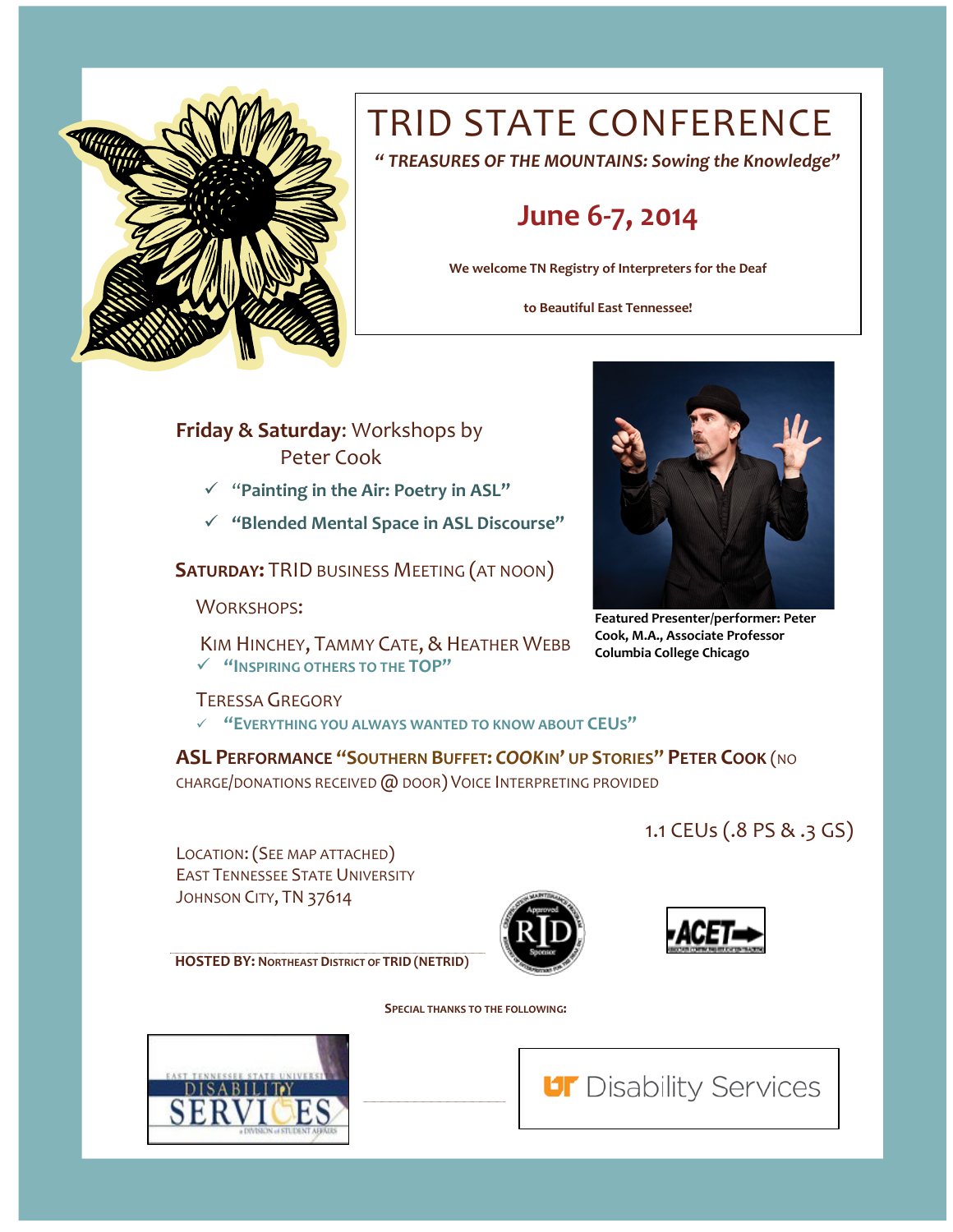## **TRID Conference 2014 AGENDA**



| Friday-<br>6-9 PM | "Painting in the Air: Poetry in ASL"<br>An exploration of the relationship between Deaf Culture and<br>Literature, and a demonstration ofl technical aspects of ASL<br>poetry. There will be a LOT of hands-on activities for the<br>participants to create their own works.<br>Skill Level: Med to Advanced by Peter Cook, M.A.,<br>Assoc. Professor, Columbia College Chicago | CPA 2 <sup>nd</sup> floor multi-<br>purpose room |  |
|-------------------|---------------------------------------------------------------------------------------------------------------------------------------------------------------------------------------------------------------------------------------------------------------------------------------------------------------------------------------------------------------------------------|--------------------------------------------------|--|
| Saturday-         | "Blended Mental Space in ASL Discourse"                                                                                                                                                                                                                                                                                                                                         | CPA $2^{nd}$ floor multi-                        |  |
| <b>9AM-12PM</b>   | The purpose of this workshop is to explore the role of discourse<br>in ASL. The participants will have the chance<br>to learn about the role of ASL discourse in conversation and<br>explore the patterns that occur during discourse.<br>Skill Level: Advanced by Peter Cook, M.A.,<br>Assoc. Professor, Columbia College Chicago                                              | purpose room                                     |  |
| 12 Noon-1:30 PM   | <b>LUNCH/TRID Business Meeting</b>                                                                                                                                                                                                                                                                                                                                              | $CPA$ $2^{nd}$ floor multi-<br>purpose           |  |
| 1:30-2:00 PM      | << <break>&gt;</break>                                                                                                                                                                                                                                                                                                                                                          |                                                  |  |
| 2:00-4:00 PM      | "Inspiring Others to the TOP"<br>Workshop on mentoring. Skill Level: All<br>by Kim Hinchey, CI/CT, RID NIC;<br>Tammy Cate, RID NIC-adv.;<br><b>Heather Webb, CI/CT</b>                                                                                                                                                                                                          | CPA 2 <sup>nd</sup> floor multi-<br>purpose room |  |
| 4:00-4:30 PM      | "Everything you always wanted to know about<br>CEUs, but were afraid to ask"<br>Workshop on CEUs and how to earn them.<br><b>Skill Level: All</b><br>by Teressa Gregory, TRID CMP Coordinator                                                                                                                                                                                   | $CPA 2nd floor multi-$<br>purpose room           |  |
| 7:00PM            | "Southern Buffet: COOKin' up Stories"                                                                                                                                                                                                                                                                                                                                           | <b>CULP Auditorium</b>                           |  |
|                   | <b>Peter Cook</b>                                                                                                                                                                                                                                                                                                                                                               | (ground floor)                                   |  |
|                   | NOTE: CPA: Center for Physical Activity<br><b>CULP:</b> Martha Culp Center Auditorium                                                                                                                                                                                                                                                                                           |                                                  |  |
|                   | (Campus map www.etsu.edu/etsuhome/maps.aspx)                                                                                                                                                                                                                                                                                                                                    |                                                  |  |